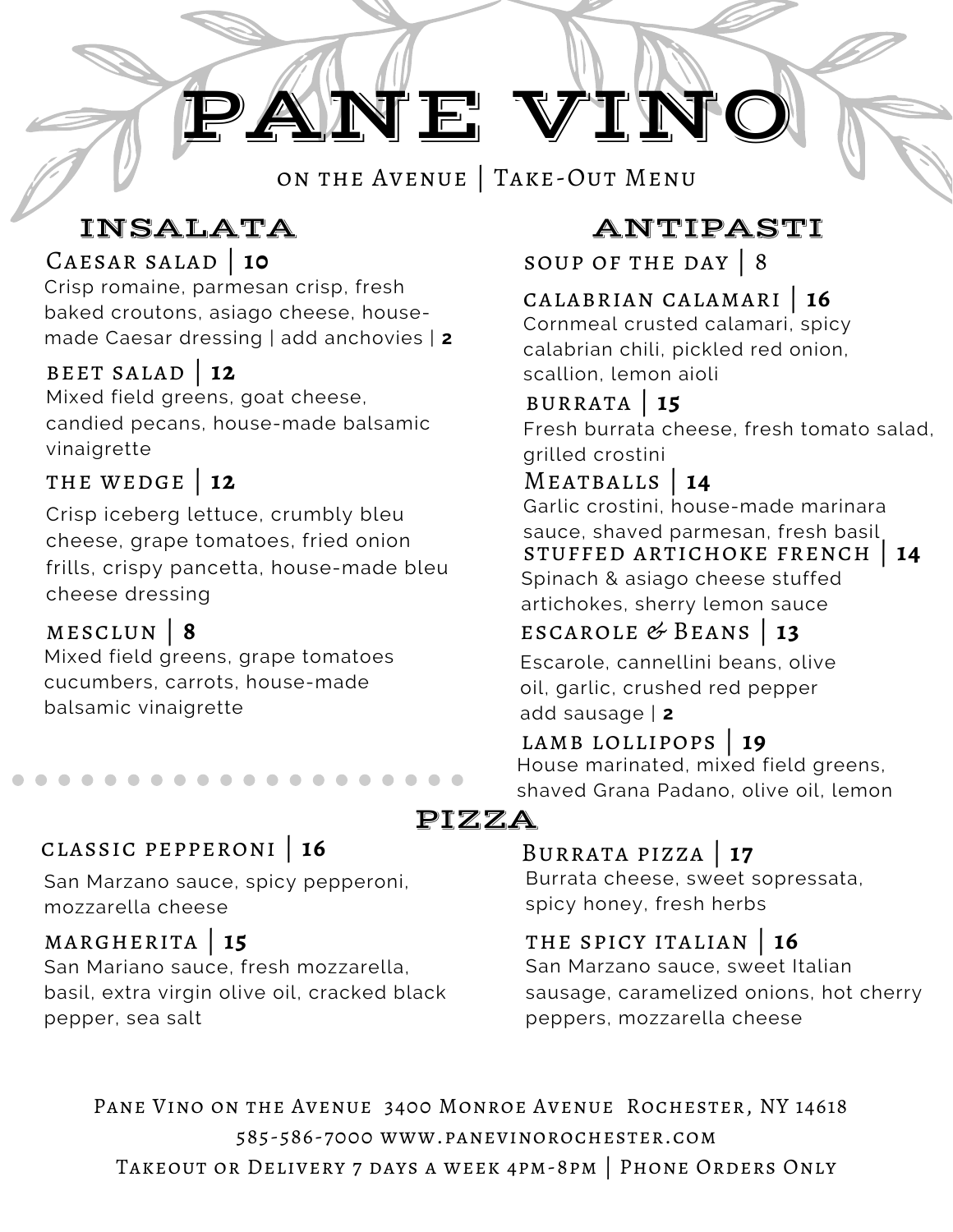## SECONDI

Vodka, marinara, heavy cream, pancetta, asiago cheese, penne pasta

#### Crispy Gnocchi | **34**

Crispy house-made ricotta gnocchi, sweet Maine lobster, butternut squash, roasted root vegetables, pancetta, sage beurre blanc

#### Rigatoni Bolognese | **28**

Beef, pork & veal simmerd in tomato sauce with ricotta cheese

#### Chicken anthony | 26

Sautéed with artichokes, roasted red peppers, peas, prosciutto, asiago, garlic wine sauce

#### Guiseppe

Shrimp, portabella mushrooms, roasted gremolata red peppers, asparagus, Madeira wine sauce, fresh herbs, linguini

#### Chicken Milanese | 26

Pan fried cutlet, roasted herb potatoes & warm goat cheese, chopped broccoli rabe, grilled lemon

#### FRENCH

Egg batter dipped cutlet, sherry wine lemon butter sauce Chicken | **26** Haddock | **22** Lobster | **44**

#### CHICKEN PARMESAN Breaded cutlet, tomato sauce, fresh mozzarella

#### PENNE VODKA | 22 8 OZ FILET MIGNON | 42

Horseradish crusted Filet, grilled asparagus, herb roasted potatoes, cracked black pepper demi glace

#### 14 oz NY Strip | **40**

Grilled NY Strip, sautéed broccoli rabe, mashed potatoes, house-made bleu cheese

#### Boneless Short Rib | **38**

Braised boneless beef short rib, roasted root vegetables, garlic mashed potatoes, red wine reduction

#### Aukra Salmon | **34**

Grilled Aukra salmon, butternut squash puree, sautéed broccoli rabe, pistachio

#### Shrimp Scampi Rosso | **36**

Chicken | **30** Shrimp | **<sup>36</sup>** Colossal shrimp, portabella mushrooms, diced roma tomatoes, spinach, spicy red scampi sauce

#### Frutti Di Mare | **42**

Shrimp, mussels, lobster, calamari, Chef selection of fresh fish, spicy tomato brodo, linguini

### CONTORNI<br>Herb Roasted Potatoes

with warm goat cheese Grilled Asparagus Sauteed Broccoli Rabe Pasta with Sauce

### LE AGGIUNTE

Grilled Chicken | **8** 3 Jumbo Shrimp | **12** 6oz Lobster Tail | **24** Chicken Cutlet | **10**

Consuming raw or undercooked meats, poultry, seafood, shellfish, or eggs may increase your risk of foodborne illness